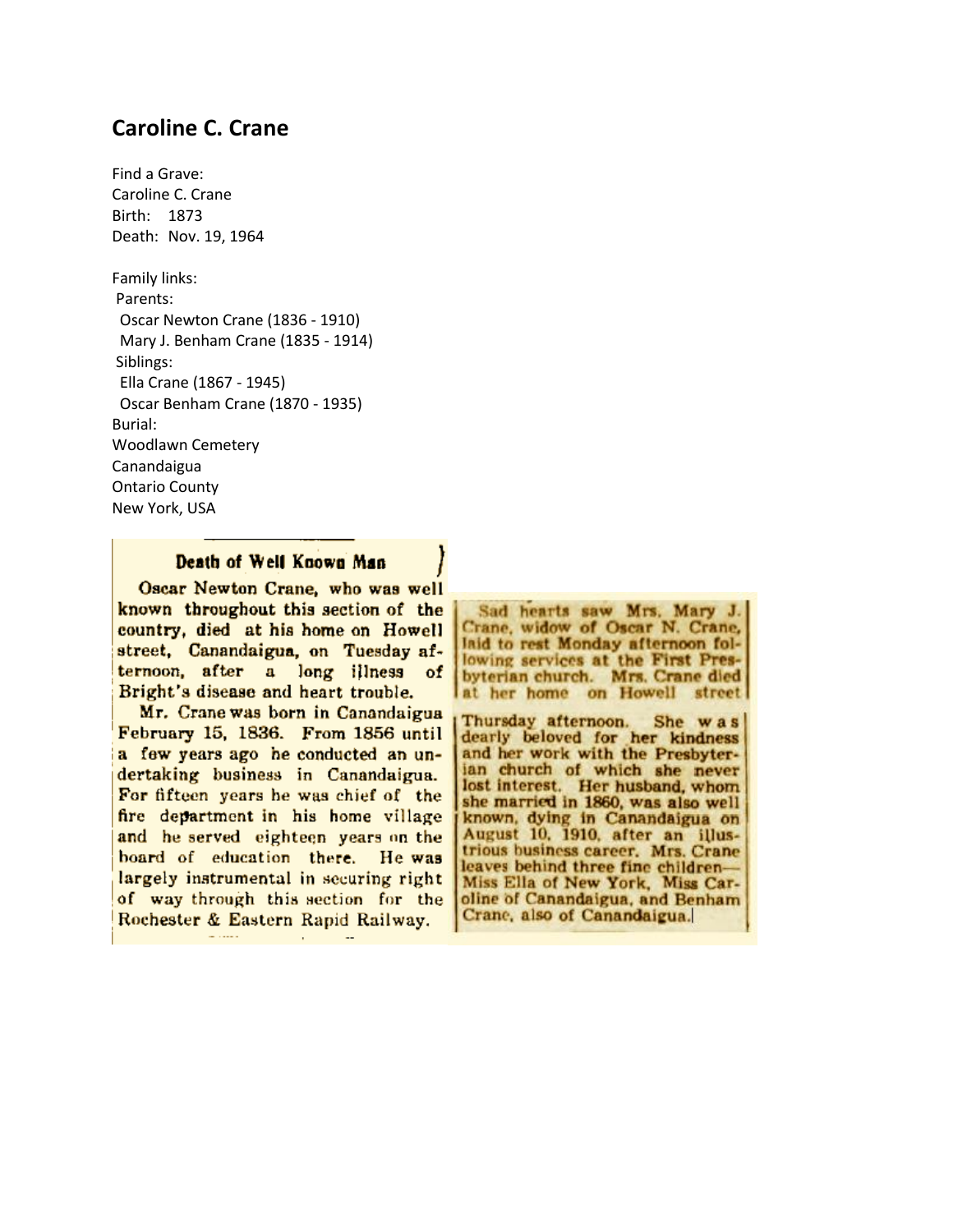1900 United States Federal Census Name: Carrie Crane Age: 24 Birth Date: Mar 1876 Birthplace: New York Home in 1900: Canandaigua Ward 1, Ontario, New York Race: White Gender: Female Relation to Head of House: Daughter Marital Status: Single Father's name: Oscar N Crane Father's Birthplace: New York Mother's name: Mary J Crane Mother's Birthplace: New York Mother: number of living children: 0 Mother: How many children: 0 Occupation: View on Image Household Members: Name Age Oscar N Crane 63 Undertaker Mary J Crane 64 Carrie Crane 24 Stenographer Mary O Connell 21 1910 United States Federal Census Name: Caroline Crane [Carolin Oram] Age in 1910: 37 Birth Year: abt 1873 Birthplace: New York Home in 1910: Canandaigua, Ontario, New York Street: Howell Street Race: White Gender: Female Relation to Head of House: Daughter Marital Status: Single Father's name: Oscar M Crane Father's Birthplace: New York Mother's name: Mary Crane Mother's Birthplace: New York Native Tongue: English Occupation: **Lawyer** Industry: Office Employer, Employee or Other: Wage Earner Able to Read: Yes Able to Write: Yes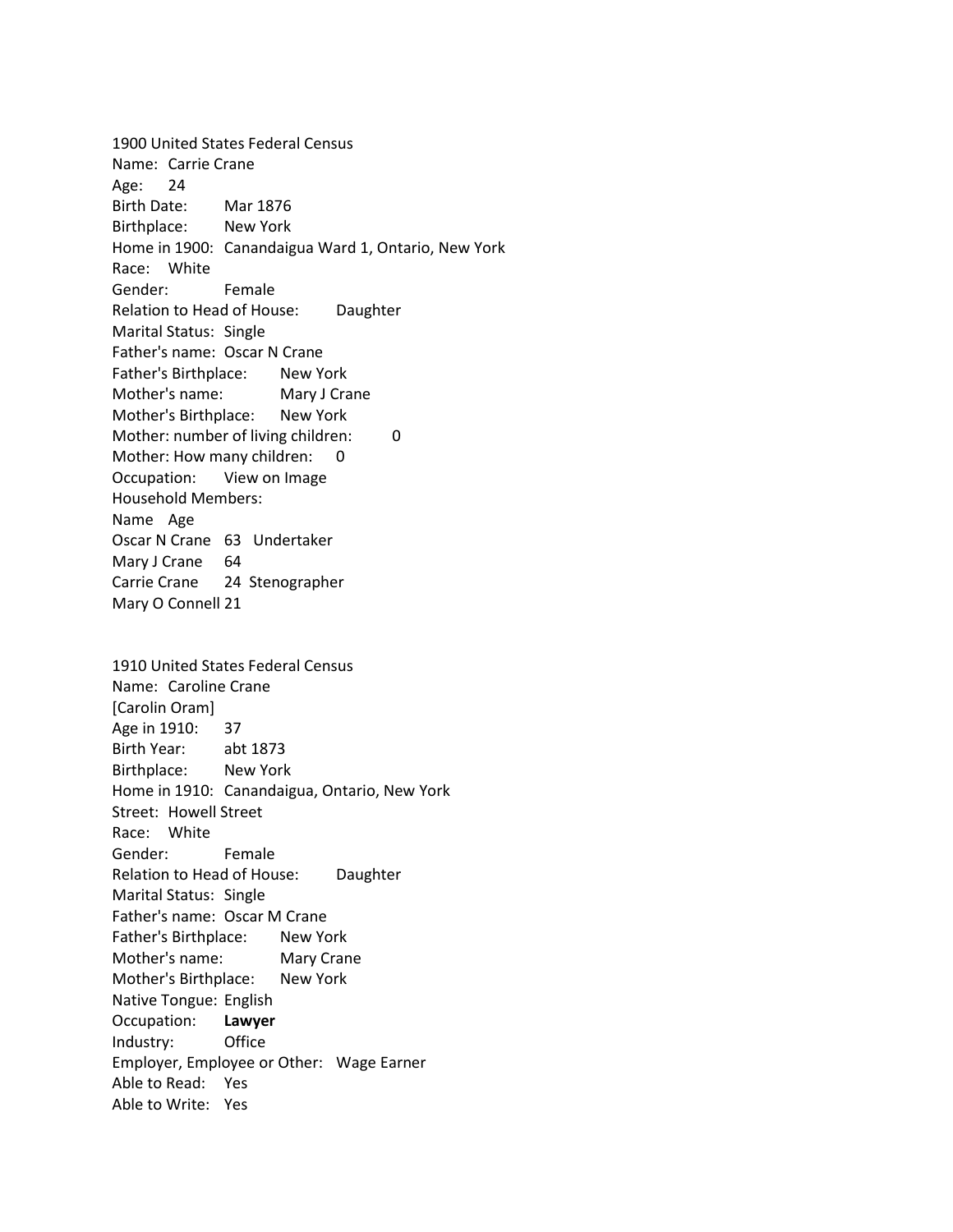Out of Work: N Number of weeks out of work: 0 Neighbors: View others on page Household Members: Name Age Oscar M Crane 74 Mary Crane 74 Caroline Crane 37 S Katherine Semphiae 38 1940 United States Federal Census Name: Caroline C Crane Respondent: Yes Age: 67 Estimated birth year: abt 1873 Gender: Female Race: White Birthplace: New York Marital Status: Single Relation to Head of House: Sister Home in 1940: Canandaigua, Ontario, New York Map of Home in 1940: View Map House Number: 48 Inferred Residence in 1935: Canandaigua, Ontario, New York Residence in 1935: Same Place, New York Resident on farm in 1935: No Sheet Number: 9B Occupation: **Lawyer** Attended School or College: No Highest Grade Completed: College, 4th year Class of Worker: Working on own account Weeks Worked in 1939: 50 Income: 0 Income Other Sources: Yes Neighbors: View others on page Household Members: Name Age Ella E Crane 72 Caroline C Crane 67